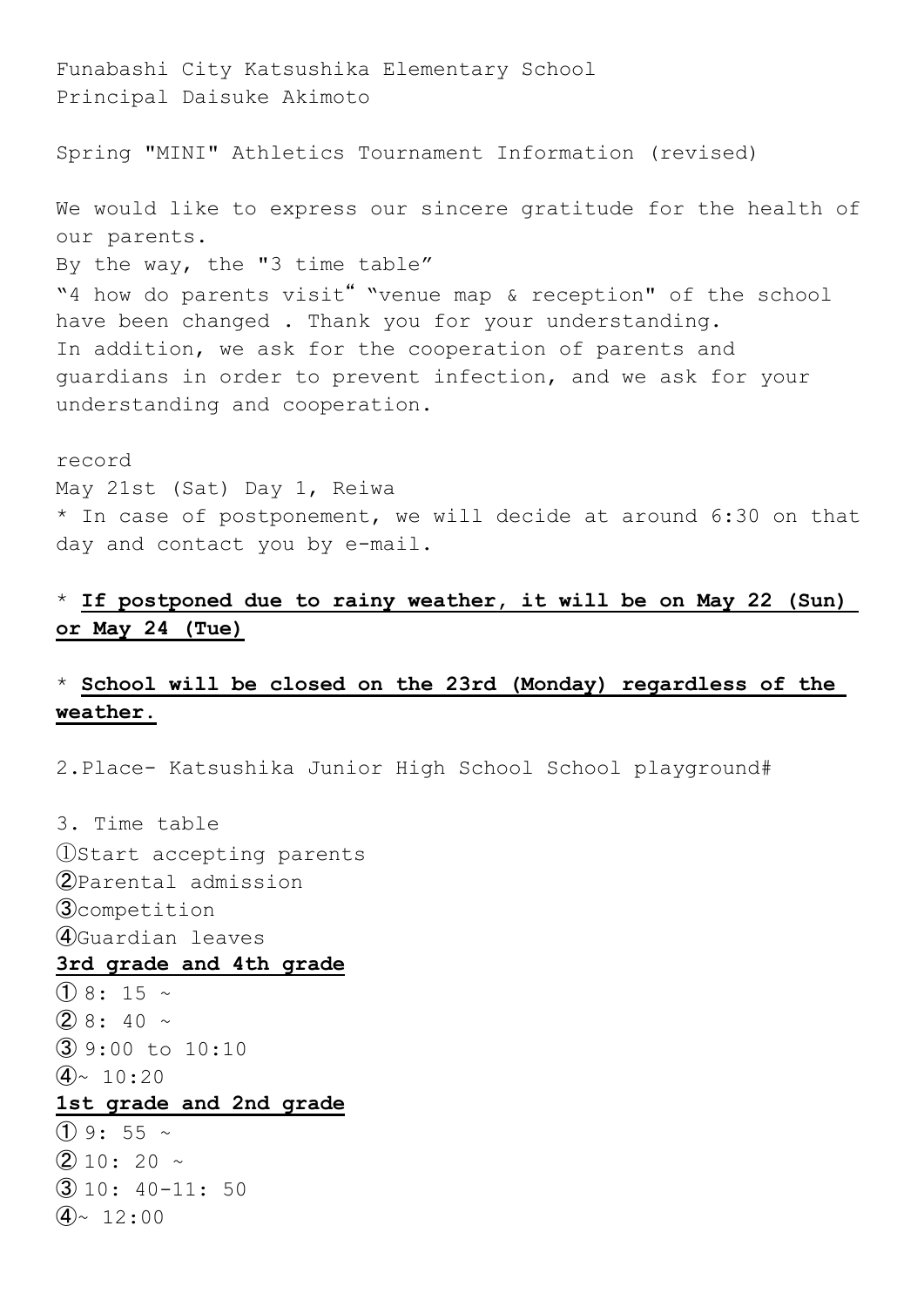#### **5th grade and 6th grade**

 $(1)$  12: 15  $\sim$  $(2)$  12: 40  $\sim$  $\overline{3}$  13:00-14: 10  $(4)$ ~ 14:20

\* Please refrain from waiting in front of the reception before it starts.

4 Implementation method

・ Two competitions (foot race, rhythm expression) will be held in each grade.

## ・ **Children will attend regular classes in class during noncompetition hours.**

・ **The departing time is 14:30 for 1st to 5th grades and 14:45 for 6th grades**

(it may be a little late depending on the situation of cleaning up), which is the 5th special daily routine.

### ・ **Lunch is not available on the day of the event. Please bring your lunch.**

5 Parents- How to visit

・ We will carry out a complete clearance method for each grade.

・ Up to 2 people from each family can enter. We do not invite guests or local people.

At the reception, we will check the name tag (name and class to which your child belongs) distributed by PTA. Please line up with your friends.

・ For parents' seats, use pipe chairs and maintain social distance.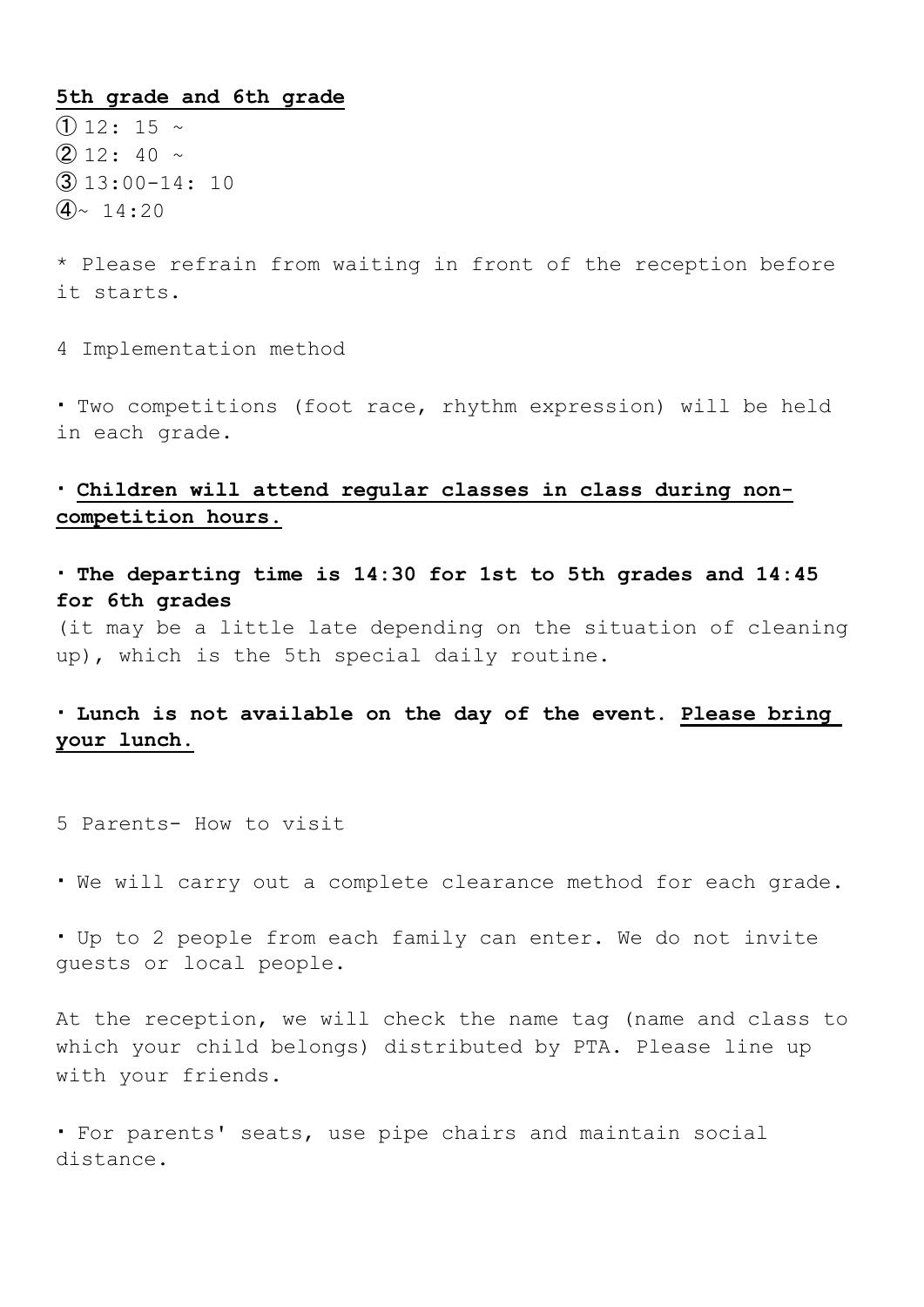Sit in a two-legged chair with your family. Preschool children can only be seated on their parents' lap from the start to the end of the competition.

(It is strictly forbidden to visit the venue by leaving your seat or walking around.) If you are short of chairs at your desired location, please stand nearby. Staff will be waiting near your desired location.

Install a chair. (Please note that it will be installed behind the existing seats)

・ You can stand in front of your seat from the last row until the second row.

・ If parents with more than one child, want to visit their children all at the same time, please contact the teacher in the classroom in advance using the contact information. Even in that case, the number of people who can visit the store is limited to two family members. (Preschoolers who can sit on their lap and visit together are not included in the two)

・ Since you cannot move your seat during the event, please consider the position where your child can see.

・ Photos and videos can only be taken from your own seat.

・ On the day of the event, we will shoot the tournament for all grades and accept orders online at a later date.

・ Guest seats and elderly seats are not available.

・ Bicycles and cars are prohibited.

6 How to get in and out of parents

(1) As shown in the figure below, pass through the atrium and line up in the school playground of the elementary school. Details on how to arrange and apply will be sent by email at a later date.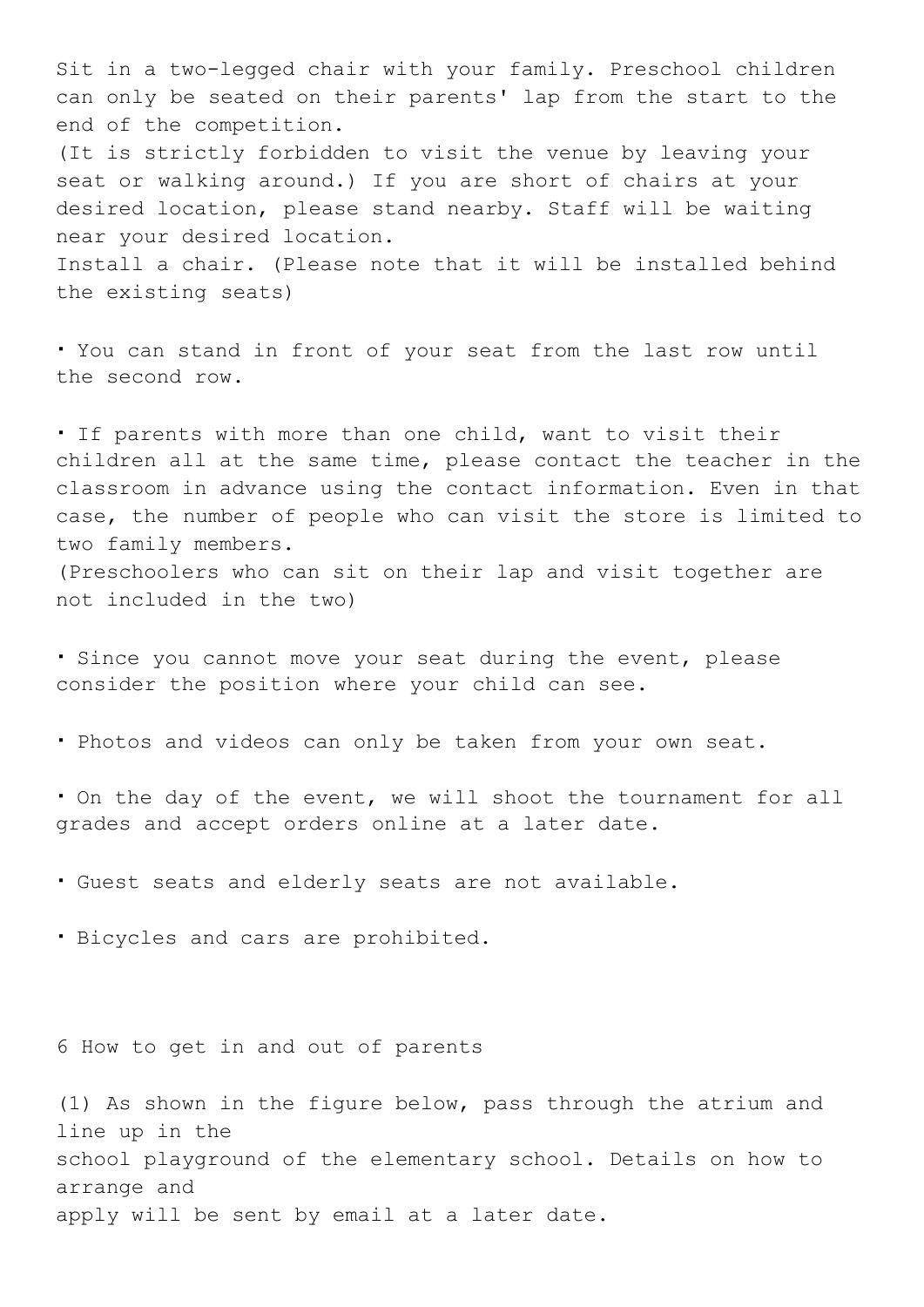\* Please note that entry is not possible from passages other than atriums.

\* Please cooperate in maintaining social distance. (Please keep about 70 cm apart from the front and back.)

(2) Check the name tags (child's name and class ) in the waiting room and reception.

(3) When the time comes, please move to the guardian's seat. Please disinfect the seat yourself before sitting down. (After the competition, please do not disinfect so we can save time.)

\* You can reserve only your own seat, and please refrain from securing seats for other households.

(4) After the competition, please leave immediately from the three directions shown in the figure below.

\* Please refrain from leaving other than exits  $(1)(2)(3)$ .

\* Children will continue to have classes after the tournament.

(5) If you are watching consecutive grades due to siblings, please line up once again at the end of the line of parents for the next grade after the end of the tournament.

 $\mathcal{X}$   $\mathbb{O}$  Take the exit, go left on the living road, enter from the atrium, and line up on the ground.

[Venue map] School building 1 Exit (Towards Nishifuna Nursery School)